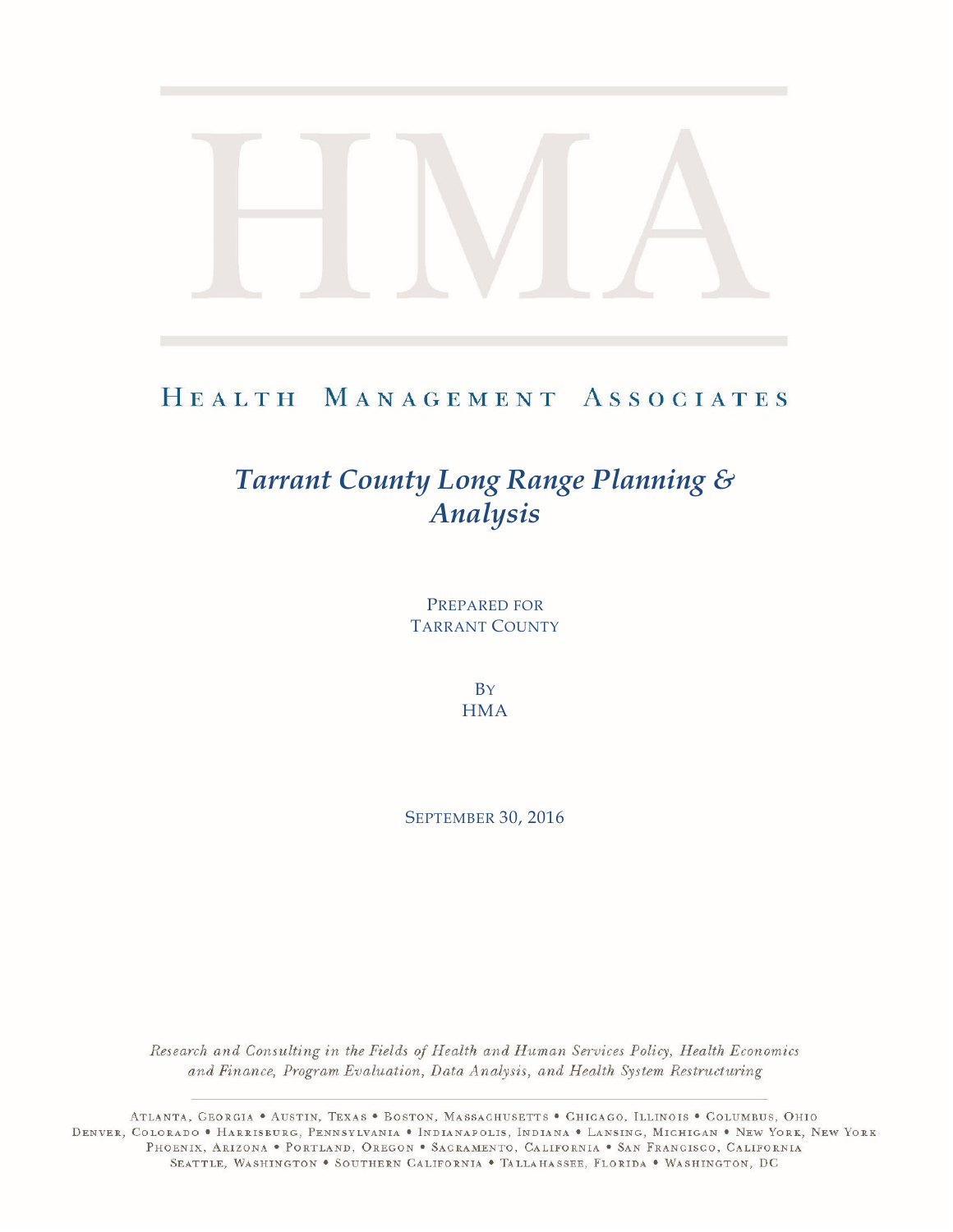# **Table of Contents**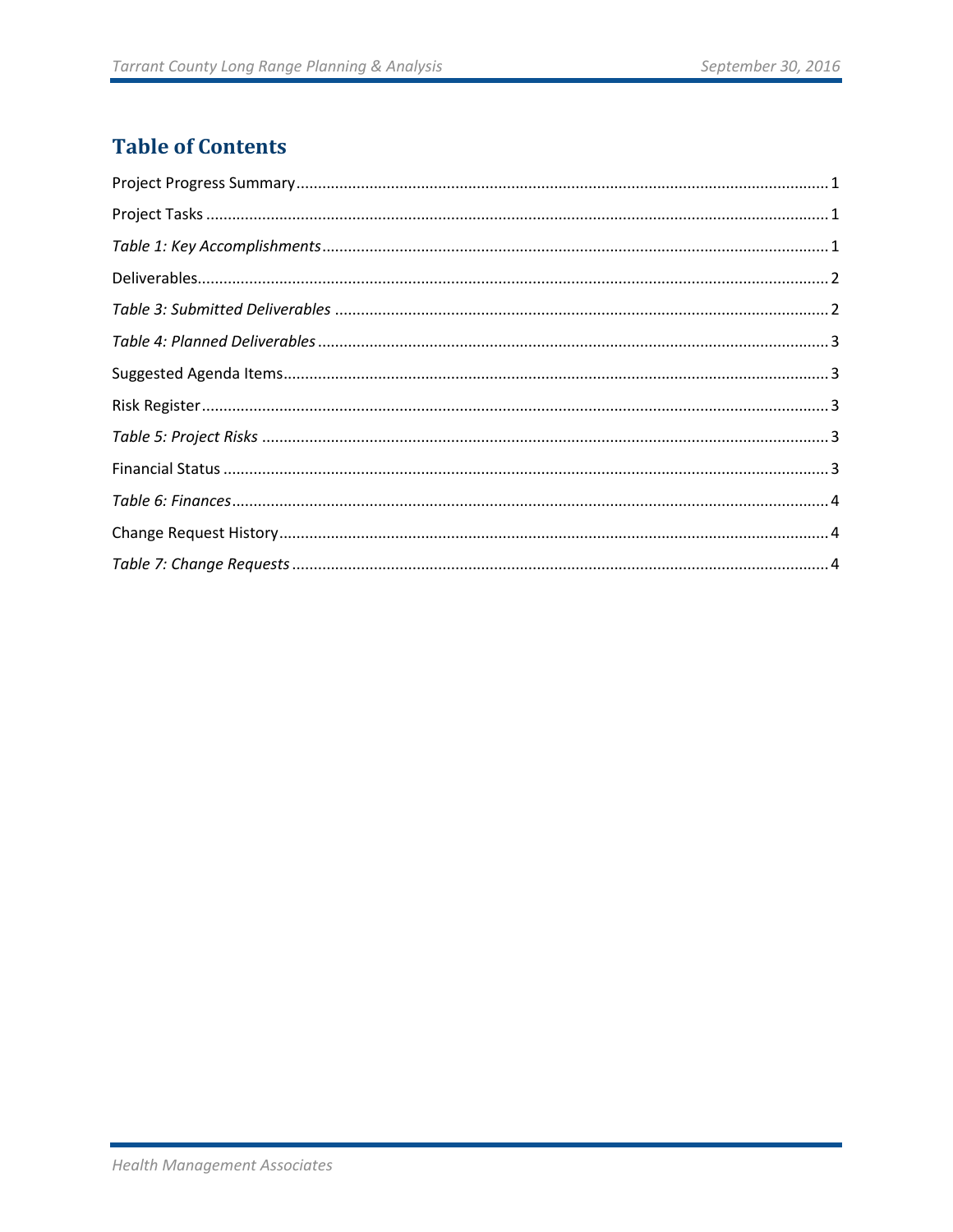# <span id="page-2-0"></span>**Project Progress Summary**

Numerous tracks are under way as the Tarrant County Long Range Planning project continues. The Finance team held a conference call JPS to discuss policy issues that might affect reports. Additionally, the team performed an initial review of JPS selected financial documents. The Stakeholder team participated in a call with Tarrant County to begin discussions for the design of the public facing website and began working on the design of the town hall and stakeholder interview model. The Delivery System team began work on developing the behavioral health and educational profile and assessment work plan.

Tasks planned for October include finalizing the design of a public facing website, creating an agenda for the October JPS board meeting, and scheduling additional interviews with TCC and JPS identified stakeholders.

<span id="page-2-1"></span>At this time, no risks have been identified.

# **Project Tasks**

The milestones achieved to date are shown below.

<span id="page-2-2"></span>

|  |  |  | Table 1: Key Accomplishments |
|--|--|--|------------------------------|
|--|--|--|------------------------------|

| #              | <b>Title</b>                                                                                                                                                                                                                                                                                                                              | <b>Planned</b><br>completion<br>date                                                   | <b>Previous</b><br>forecasted<br>completion<br>date | <b>Actual</b><br>completion<br>date |
|----------------|-------------------------------------------------------------------------------------------------------------------------------------------------------------------------------------------------------------------------------------------------------------------------------------------------------------------------------------------|----------------------------------------------------------------------------------------|-----------------------------------------------------|-------------------------------------|
| $\mathbf{1}$   | Held conference call with Sharon Clark, Jeanna<br>Adler, Merianne Roth and Scott Rule of JPS,<br>along with Jeff Smith and Ray Jankowski of<br>HMA, to discuss historical trends for charity,<br>bad debts and administrative write-offs,<br>reasons for changes, and any policy issues that<br>might affect the reported dollar amounts. | Not originally<br>planned but<br>phone call<br>was<br>requested by<br>Merianne<br>Roth | 9/26/16                                             | 9/26/16                             |
| $\overline{2}$ | Performed initial review of JPS submittals to<br>data request #s 11, 22, 45, 46 and 77.                                                                                                                                                                                                                                                   | Upon receipt                                                                           | Upon receipt                                        | 9/29/16                             |
| 3              | Receipt, review, and submission of a public<br>website design from HMA                                                                                                                                                                                                                                                                    |                                                                                        |                                                     | 9/29/16                             |
| 4              | Received additional data submissions                                                                                                                                                                                                                                                                                                      |                                                                                        |                                                     | 9/30/16                             |
| 5              | Draft Community Forum & Focus Group plan                                                                                                                                                                                                                                                                                                  |                                                                                        |                                                     | 9/30/16                             |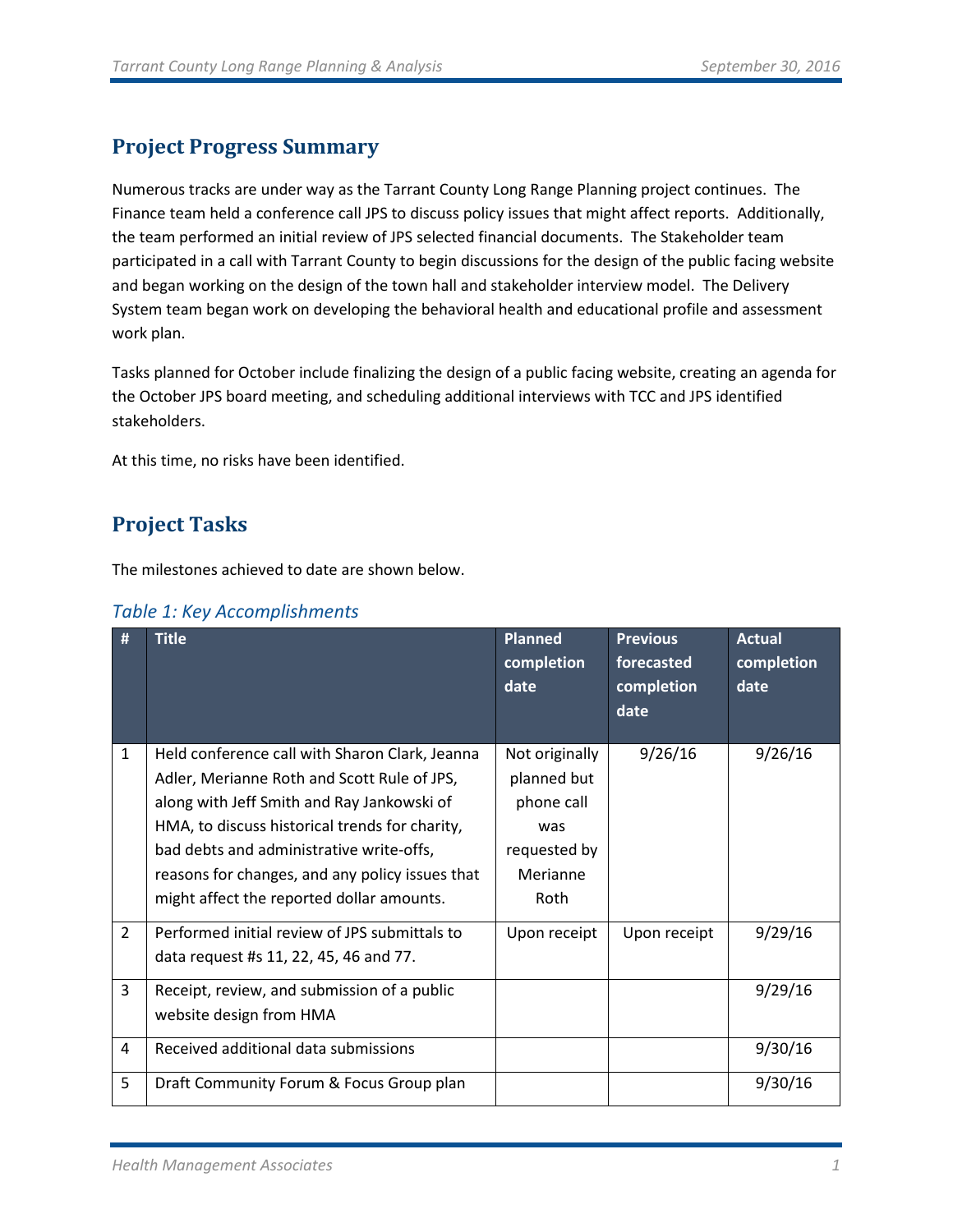| b | Held an internal meeting to develop work plan<br>for BH & educational profile and assessment                       |  | 9/28/16 |
|---|--------------------------------------------------------------------------------------------------------------------|--|---------|
|   | Confirmed that first public briefing of Tarrant<br>County Commissioners' Court will be October<br>25 <sup>th</sup> |  |         |

### *Table 1: Planned Tasks*

| #              | <b>Title</b>                                                                                                                                | <b>Planned</b><br>completion<br>date | <b>Previous</b><br>forecasted<br>completion<br>date | <b>Current</b><br>forecasted<br>completion<br>date |
|----------------|---------------------------------------------------------------------------------------------------------------------------------------------|--------------------------------------|-----------------------------------------------------|----------------------------------------------------|
| 1              | Request 3 to 5 documents listed on the<br>submittal for data request #46 to get a better<br>idea of the professional services arrangements. | N/A                                  | N/A                                                 | 10/5/16                                            |
| $\overline{2}$ | Request more information related to one<br>expenditure on the submittal for data request<br>#77.                                            | N/A                                  | N/A                                                 | 10/5/16                                            |
| 3              | Prepare notes for charity/bad debts/admin<br>write-offs phone call with JPS on 9-26-16.                                                     | N/A                                  | N/A                                                 | 10/4/16                                            |
| 4              | Review selective AHA database information for<br>Texas hospitals                                                                            | N/A                                  | N/A                                                 | 10/7/16                                            |
| 5              | Review of Tarrant County liaison developed<br>initial stakeholder interview list                                                            | N/A                                  | N/A                                                 | 10/7/16                                            |
| 6              | Revise Community Forum & Focus Group plan<br>based on feedback                                                                              | N/A                                  | N/A                                                 | 10/7/16                                            |

# <span id="page-3-0"></span>**Deliverables**

The following deliverables were submitted during the month:

### <span id="page-3-1"></span>*Table 3: Submitted Deliverables*

| <b>Deliverable</b>                               | <b>Planned</b> | <b>Forecasted</b> | <b>Actual</b> | <b>Status</b> |
|--------------------------------------------------|----------------|-------------------|---------------|---------------|
| HMA design suggestions for the<br>public website | 9/12/16        | 9/12/16           | 9/13/16       |               |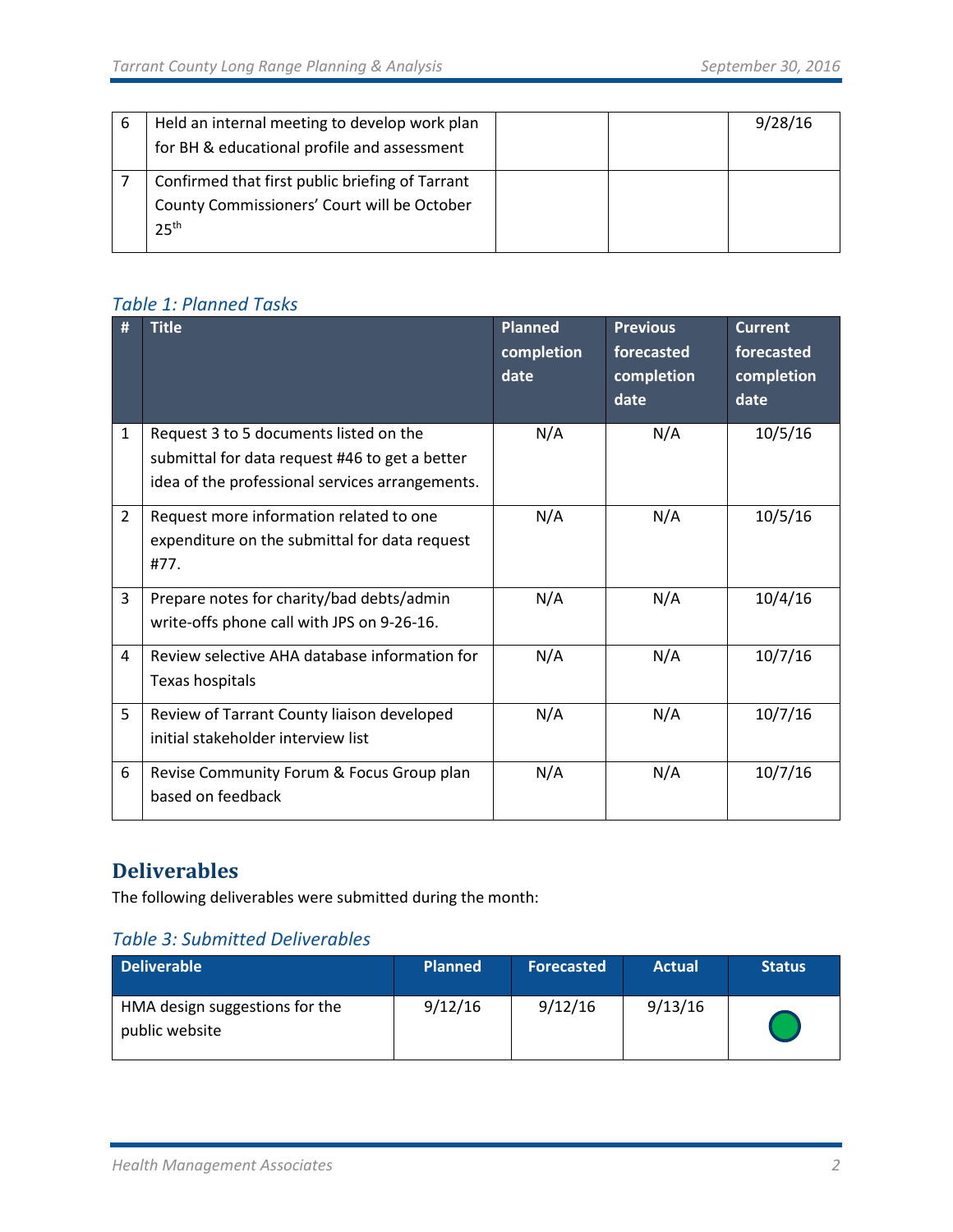The following deliverables are planned for the upcoming month:

Planned Tasks for Upcoming Week:

#### <span id="page-4-0"></span>*Table 4: Planned Deliverables*

| <b>Deliverable</b>                         | <b>Planned</b> | <b>Forecasted</b> | <b>Actual</b> | <b>Status</b> |
|--------------------------------------------|----------------|-------------------|---------------|---------------|
| Town Hall & stakeholder interview<br>model | 10/7/16        |                   |               |               |

## <span id="page-4-1"></span>**Suggested Agenda Items**

- 1. Stakeholder interview list review
- 2. Review HMA input on public website design & discussion
- 3. Review Community Forums & Focus Group plan
- 4. Data request modification
- 5. Format and content for TCCC briefing on October 25<sup>th</sup>
- 6. Other

## <span id="page-4-2"></span>**Risk Register**

No risk to the project has been identified to date.

#### <span id="page-4-3"></span>*Table 5: Project Risks*

| # | <b>Description</b> | <b>Mitigation plan</b><br>(what is being<br>done to prevent<br>the risk) | <b>Contingency</b><br>plan (what will<br>be done if the<br>risk occurs) | Likelihood<br>of<br>occurring | <b>Potential</b><br>impact (dollar<br>/ schedule /<br>quality etc.) |
|---|--------------------|--------------------------------------------------------------------------|-------------------------------------------------------------------------|-------------------------------|---------------------------------------------------------------------|
|   |                    |                                                                          |                                                                         |                               |                                                                     |

### <span id="page-4-4"></span>**Financial Status**

To date, HMA has not submitted an invoice for any work performed. Going forward, the table below will summarize the financial position of the project.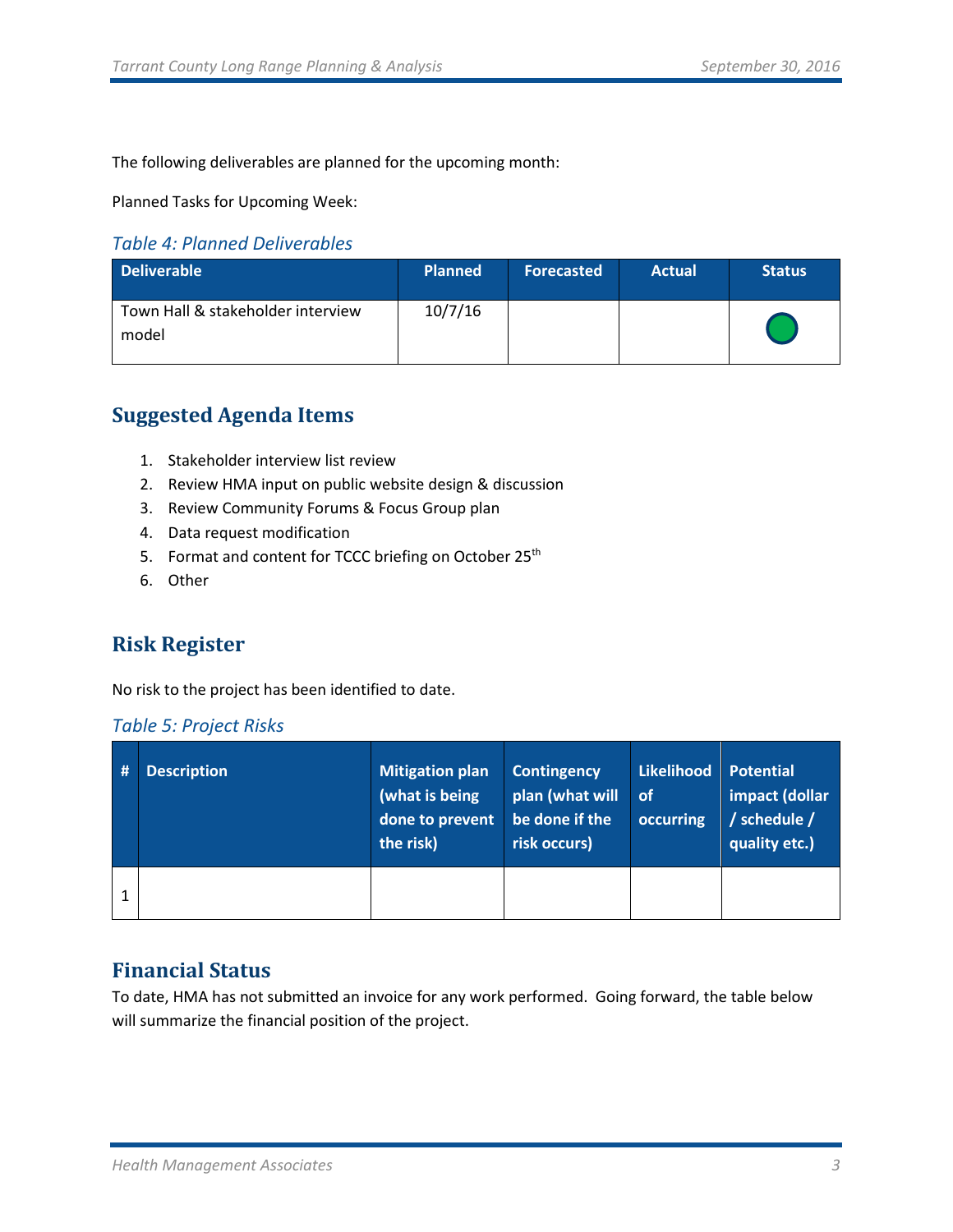# <span id="page-5-0"></span>*Table 6: Finances*

| <b>INVOICED TO DATE</b>     |        |                              |           |
|-----------------------------|--------|------------------------------|-----------|
| Last month                  | \$     | $\qquad \qquad \blacksquare$ |           |
| Project to date             | \$     |                              |           |
| Client paid to date         | c      | $\overline{\phantom{0}}$     |           |
| <b>OVERDUE INVOICES</b>     |        |                              |           |
| Invoice no.                 | Amount |                              | Date Sent |
|                             |        |                              |           |
| <b>TOTAL CONTRACT VALUE</b> |        |                              |           |
| Planned total               | \$     | 655,532.00                   |           |
| Agreed changes              | \$     |                              |           |
| Forecasted total            | c      | 655,532.00                   |           |

# <span id="page-5-1"></span>**Change Request History**

No changes to the scope of work or deliverables have been requested by TCC.

### <span id="page-5-2"></span>*Table 7: Change Requests*

|  |  | # Title   \$ amount   Schedule change (if any)   Status (in review, agreed, withdrawn)   Comments |  |
|--|--|---------------------------------------------------------------------------------------------------|--|
|  |  |                                                                                                   |  |